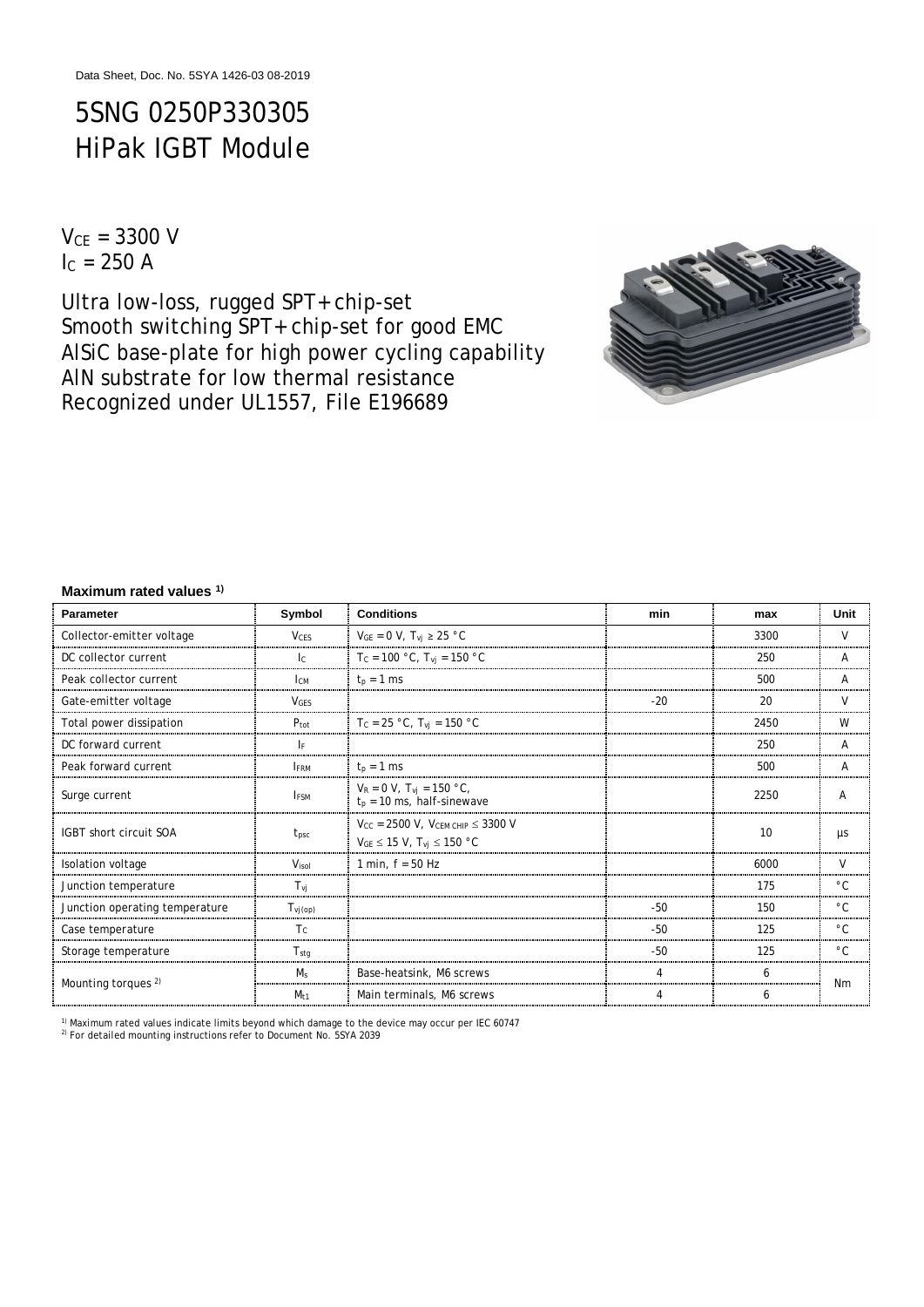# **IGBT characteristic values 3)**

| <b>Parameter</b>                           | Symbol                                                                                      | <b>Conditions</b>                                                                                                                                             |                                  | min    | typ  | max            | Unit   |
|--------------------------------------------|---------------------------------------------------------------------------------------------|---------------------------------------------------------------------------------------------------------------------------------------------------------------|----------------------------------|--------|------|----------------|--------|
| Collector (-emitter) breakdown<br>voltage  | $V_{(BR)CES}$                                                                               | $V_{GE} = 0 V$ , $I_C = 10 mA$ , $T_{vi} = 25 °C$                                                                                                             |                                  | 3300   |      |                | V      |
|                                            |                                                                                             |                                                                                                                                                               | $T_{vi}$ = 25 °C                 |        | 2.5  | 2.9            | $\vee$ |
| Collector-emitter 4)<br>saturation voltage | V <sub>CE</sub> sat                                                                         | $I_c = 250$ A, $V_{GE} = 15$ V                                                                                                                                | $T_{\text{vi}} = 125 \text{ °C}$ |        | 3.1  | 3.4            | V      |
|                                            |                                                                                             |                                                                                                                                                               | $T_{\text{vi}} = 150 \text{ °C}$ |        | 3.25 |                | V      |
|                                            |                                                                                             |                                                                                                                                                               | $T_{\rm vi}$ = 25 °C             |        |      | 0.17           | mA     |
| Collector cut-off current                  | <b>ICES</b>                                                                                 | $V_{CE}$ = 3300 V, $V_{GE}$ = 0 V                                                                                                                             | $T_{vi}$ = 125 °C                |        | 3.5  | $\overline{7}$ | mA     |
|                                            |                                                                                             |                                                                                                                                                               | $T_{vi}$ = 150 °C                |        | 17   |                | mA     |
| Gate leakage current                       | <b>I</b> GES                                                                                | $V_{CE} = 0$ V, $V_{GE} = \pm$ 20 V, $T_{vj} = 125$ $^{\circ} \textrm{C}$                                                                                     |                                  | $-500$ |      | 500            | nA     |
| Gate-emitter threshold voltage             | VGE(TO)                                                                                     | $I_C = 40$ mA, $V_{CE} = V_{GE}$ , $T_{vj} = 25$ °C                                                                                                           |                                  | 5      |      | $\overline{7}$ | V      |
| Gate charge                                | $Q_{ge}$                                                                                    | Ic = 250 A, $V_{CE}$ = 1800 V, $V_{GE}$ = -15 V 15 V                                                                                                          |                                  |        | 1.8  |                | μC     |
| Input capacitance                          | C <sub>ies</sub>                                                                            |                                                                                                                                                               |                                  |        | 25.2 |                | nF     |
| Output capacitance                         | C <sub>oes</sub>                                                                            | $V_{CE}$ = 25 V, $V_{GE}$ = 0 V, f = 1 MHz,<br>$T_{vi}$ = 25 °C                                                                                               |                                  |        | 2.1  |                | nF     |
| Reverse transfer capacitance               | $C_{res}$                                                                                   |                                                                                                                                                               |                                  |        | 0.64 |                | nF     |
|                                            | $t_{d(on)}$                                                                                 | $V_{CC}$ = 1800 V, I <sub>C</sub> = 250 A,<br>$R_G = 10 \Omega$ , $C_{GE} = 0 \text{ nF}$ ,<br>$V_{GE} = \pm 15 V$ ,<br>$L_{\sigma}$ = 400 nH, inductive load | $T_{\text{vj}} = 25 \text{ °C}$  |        | 445  |                | ns     |
| Turn-on delay time                         |                                                                                             |                                                                                                                                                               | $T_{\text{vj}} = 125 \text{ °C}$ |        | 450  |                | ns     |
|                                            |                                                                                             |                                                                                                                                                               | $T_{\text{vi}} = 150 \text{ °C}$ |        | 455  |                | ns     |
| Rise time                                  | $t_{r}$                                                                                     |                                                                                                                                                               | $T_{\text{vj}} = 25 \text{ °C}$  |        | 195  |                | ns     |
|                                            |                                                                                             |                                                                                                                                                               | $T_{\rm{vj}} = 125 °C$           |        | 200  |                | ns     |
|                                            |                                                                                             |                                                                                                                                                               | $T_{vi} = 150 °C$                |        | 210  |                | ns     |
|                                            |                                                                                             |                                                                                                                                                               | $T_{\text{vj}} = 25 \text{ °C}$  |        | 1160 |                | ns     |
| Turn-off delay time                        | $t_{d(off)}$                                                                                |                                                                                                                                                               | $T_{\rm vi}$ = 125 °C            |        | 1330 |                | ns     |
|                                            | $V_{CC}$ = 1800 V, I <sub>C</sub> = 250 A,<br>$R_G = 10 \Omega$ , $C_{GE} = 0 \text{ nF}$ , |                                                                                                                                                               | $T_{vj} = 150 °C$                |        | 1370 |                | ns     |
|                                            |                                                                                             | $V_{GE} = \pm 15 V$ ,<br>$L_{\sigma}$ = 400 nH, inductive load                                                                                                | $T_{vi} = 25 °C$                 |        | 260  |                | ns     |
| Fall time                                  | tf                                                                                          |                                                                                                                                                               | $T_{\rm vj} = 125 °C$            |        | 330  |                | ns     |
|                                            |                                                                                             |                                                                                                                                                               | $T_{\text{vi}} = 150 \text{ °C}$ |        | 360  |                | ns     |
|                                            |                                                                                             | $V_{CC}$ = 1800 V, Ic = 250 A,                                                                                                                                | $T_{\text{vi}} = 25 \text{ °C}$  |        | 360  |                | mJ     |
| Turn-on switching energy                   | E <sub>on</sub>                                                                             | $R_G = 10 \Omega$ , $C_{GE} = 0 \text{ nF}$ ,<br>$V_{GE} = \pm 15 V$ ,<br>$L_{\sigma}$ = 400 nH, inductive load                                               | $T_{vi}$ = 125 °C                |        | 460  |                | mJ     |
|                                            |                                                                                             |                                                                                                                                                               | $T_{vi}$ = 150 °C                |        | 515  |                | mJ     |
|                                            |                                                                                             | $V_{CC}$ = 1800 V, I <sub>C</sub> = 250 A,<br>$R_G = 10 \Omega$ , $C_{GE} = 0 \text{ nF}$ ,<br>$V_{GE} = \pm 15 V$ ,                                          | Tvj = $25 °C$                    |        | 330  |                | mJ     |
| Turn-off switching energy                  | $E_{\text{off}}$                                                                            |                                                                                                                                                               | Tvi = $125 °C$                   |        | 445  |                | mJ     |
|                                            |                                                                                             | $L_{\sigma}$ = 400 nH, inductive load                                                                                                                         | $T_{\text{vi}} = 150 \text{ °C}$ |        | 480  |                | mJ     |
| Short circuit current                      | $I_{SC}$                                                                                    | $t_{\text{psc}}$ ≤ 10 µs, $V_{\text{GE}}$ = 15 V,<br>$V_{CC} = 2500 V$ ,<br>$V_{CEM CHIP} \leq 3300 V$                                                        | Tvj = $150 °C$                   |        | 1090 |                | Α      |

<sup>3)</sup> Characteristic values according to IEC 60747 - 9<br><sup>4)</sup> Collector-emitter saturation voltage is given at chip level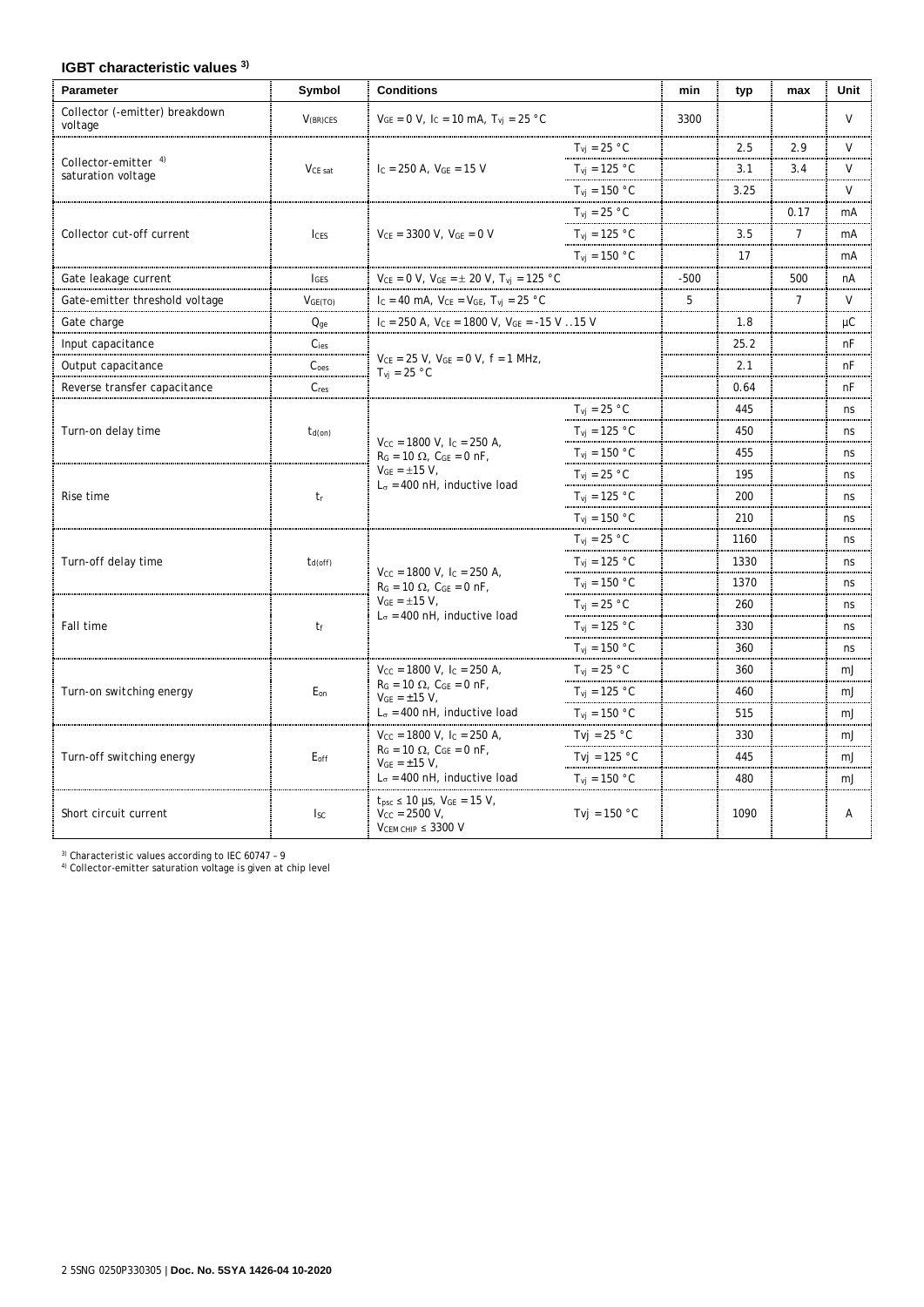#### **Diode characteristic values 5)**

| Parameter                     | Symbol                   | <b>Conditions</b>                                                                                                                                                                                                                                                                                                                                                                                                                                                                                                                                                                                                   |                                  | min | typ  | max    | Unit           |
|-------------------------------|--------------------------|---------------------------------------------------------------------------------------------------------------------------------------------------------------------------------------------------------------------------------------------------------------------------------------------------------------------------------------------------------------------------------------------------------------------------------------------------------------------------------------------------------------------------------------------------------------------------------------------------------------------|----------------------------------|-----|------|--------|----------------|
|                               |                          |                                                                                                                                                                                                                                                                                                                                                                                                                                                                                                                                                                                                                     | $T_{\text{vj}} = 25 \text{ °C}$  |     | 2.05 | 2.5    | $\mathsf{V}$   |
| Forward voltage <sup>6)</sup> | $V_F$                    | $F = 250 A$                                                                                                                                                                                                                                                                                                                                                                                                                                                                                                                                                                                                         | $T_{\rm vj}$ = 125 °C            |     | 2.25 | 2.6    | $\vee$         |
|                               |                          | $T_{\text{vj}} = 150 \text{ °C}$<br>$T_{\text{vj}} = 25 \text{ °C}$<br>$T_{\rm vj}$ = 125 °C<br>$T_{\text{vi}} = 150 \text{ °C}$<br>$T_{\text{vi}} = 25 \text{ °C}$<br>$V_{CC} = 1800 V$ ,<br>$T_{\text{vj}} = 125 \text{ °C}$<br>$I_F = 250 A$ ,<br>$T_{\text{vj}} = 150 \text{ °C}$<br>$V_{GE} = \pm 15 V$ ,<br>$R_G = 10 \Omega$ , $C_{GE} = 0 \text{ nF}$ ,<br>$T_{\text{vi}} = 25 \text{ °C}$<br>$di/dt = 1 kA/ \mu s$<br>$T_{\text{vj}} = 125 \text{ °C}$<br>$L_{\sigma}$ = 400 nH, inductive load<br>$T_{\text{vj}} = 150 \text{ °C}$<br>$T_{\text{vi}} = 25 \text{ °C}$<br>$T_{\text{vj}} = 125 \text{ °C}$ |                                  | 2.2 |      | $\vee$ |                |
|                               |                          |                                                                                                                                                                                                                                                                                                                                                                                                                                                                                                                                                                                                                     |                                  |     | 280  |        | $\mathsf{A}$   |
| Reverse recovery current      | $\mathsf{l}_{\text{rr}}$ |                                                                                                                                                                                                                                                                                                                                                                                                                                                                                                                                                                                                                     |                                  |     | 320  |        | $\overline{A}$ |
|                               |                          |                                                                                                                                                                                                                                                                                                                                                                                                                                                                                                                                                                                                                     |                                  |     | 330  |        | $\overline{A}$ |
|                               | $Q_{rr}$                 |                                                                                                                                                                                                                                                                                                                                                                                                                                                                                                                                                                                                                     |                                  |     | 170  |        | μC             |
| Recovered charge              |                          |                                                                                                                                                                                                                                                                                                                                                                                                                                                                                                                                                                                                                     |                                  |     | 270  |        | μC             |
|                               |                          |                                                                                                                                                                                                                                                                                                                                                                                                                                                                                                                                                                                                                     |                                  |     | 320  |        | $\mu$ C        |
|                               |                          |                                                                                                                                                                                                                                                                                                                                                                                                                                                                                                                                                                                                                     |                                  |     | 1160 |        | ns             |
| Reverse recovery time         | t <sub>rr</sub>          |                                                                                                                                                                                                                                                                                                                                                                                                                                                                                                                                                                                                                     |                                  |     | 1580 |        | ns             |
|                               |                          |                                                                                                                                                                                                                                                                                                                                                                                                                                                                                                                                                                                                                     |                                  |     | 1830 |        | ns             |
|                               |                          |                                                                                                                                                                                                                                                                                                                                                                                                                                                                                                                                                                                                                     |                                  |     | 180  |        | mJ             |
| Reverse recovery energy       | Erec                     |                                                                                                                                                                                                                                                                                                                                                                                                                                                                                                                                                                                                                     |                                  |     | 310  |        | mJ             |
|                               |                          |                                                                                                                                                                                                                                                                                                                                                                                                                                                                                                                                                                                                                     | $T_{\text{vi}} = 150 \text{ °C}$ |     | 370  |        | mJ             |

<sup>5)</sup> Characteristic values according to IEC 60747 - 2<br><sup>6)</sup> Forward voltage is given at chip level

# **Package properties 7)**

| <b>Parameter</b>                                | Symbol             | <b>Conditions</b>                             |                | min | typ   | max   | Unit |
|-------------------------------------------------|--------------------|-----------------------------------------------|----------------|-----|-------|-------|------|
| IGBT thermal resistance<br>junction to case     | $R_{th(i-c)IGBT}$  |                                               |                |     |       | 0.051 | K/W  |
| Diode thermal resistance<br>junction to case    | $R_{th(i-c)DIODE}$ |                                               |                |     |       | 0.102 | K/W  |
| IGBT thermal resistance $2$<br>case to heatsink | $R_{th(c-s)IGBT}$  | IGBT per switch, $\lambda$ grease = 1W/m x K  |                |     | 0.048 |       | K/W  |
| Diode thermal resistance 2)<br>case to heatsink | $R_{th(c-s)DIODE}$ | Diode per switch, $\lambda$ grease = 1W/m x K |                |     | 0.096 |       | K/W  |
| Comparative tracking index                      | <b>CTI</b>         |                                               |                |     | >600  |       |      |
| Module stray inductance                         | $L_{\sigma}$ CE    |                                               |                |     | 125   |       | nH   |
|                                                 | $R_{CC'+EE'}$      |                                               | $T_c = 25 °C$  |     | 0.25  |       |      |
| Resistance, terminal-chip                       |                    | per switch                                    | $T_c = 125 °C$ |     | 0.33  |       | mΩ   |
|                                                 |                    |                                               | $T_c = 150 °C$ |     | 0.35  |       |      |

2) For detailed mounting instructions refer to ABB Document No. 5SYA 2039

# **Mechanical properties 7)**

| <b>Parameter</b>          | Symbol                | <b>Conditions</b>                          |                                    | min           | typ | max | Unit |
|---------------------------|-----------------------|--------------------------------------------|------------------------------------|---------------|-----|-----|------|
| <b>Dimensions</b>         | $L \times W \times H$ | Typical                                    |                                    | 73 x 140 x 48 |     |     | mm   |
| Clearance distance in air | da                    | according to IEC 60664-1<br>and EN 50124-1 | Term, to base:                     | 35            |     |     |      |
|                           |                       |                                            | Term. to term:                     | 19            |     |     | mm   |
| Surface creepage distance | $d_s$                 | according to IEC 60664-1<br>and EN 50124-1 | Term, to base:                     | 64            |     |     |      |
|                           |                       |                                            | C1 to $E1$ :                       | 54            |     |     | mm   |
|                           |                       |                                            | C <sub>1</sub> to E <sub>2</sub> : | 78            |     |     |      |
| Mass                      | m                     |                                            |                                    |               | 460 |     |      |

7) Package and mechanical properties according to IEC 60747 – 15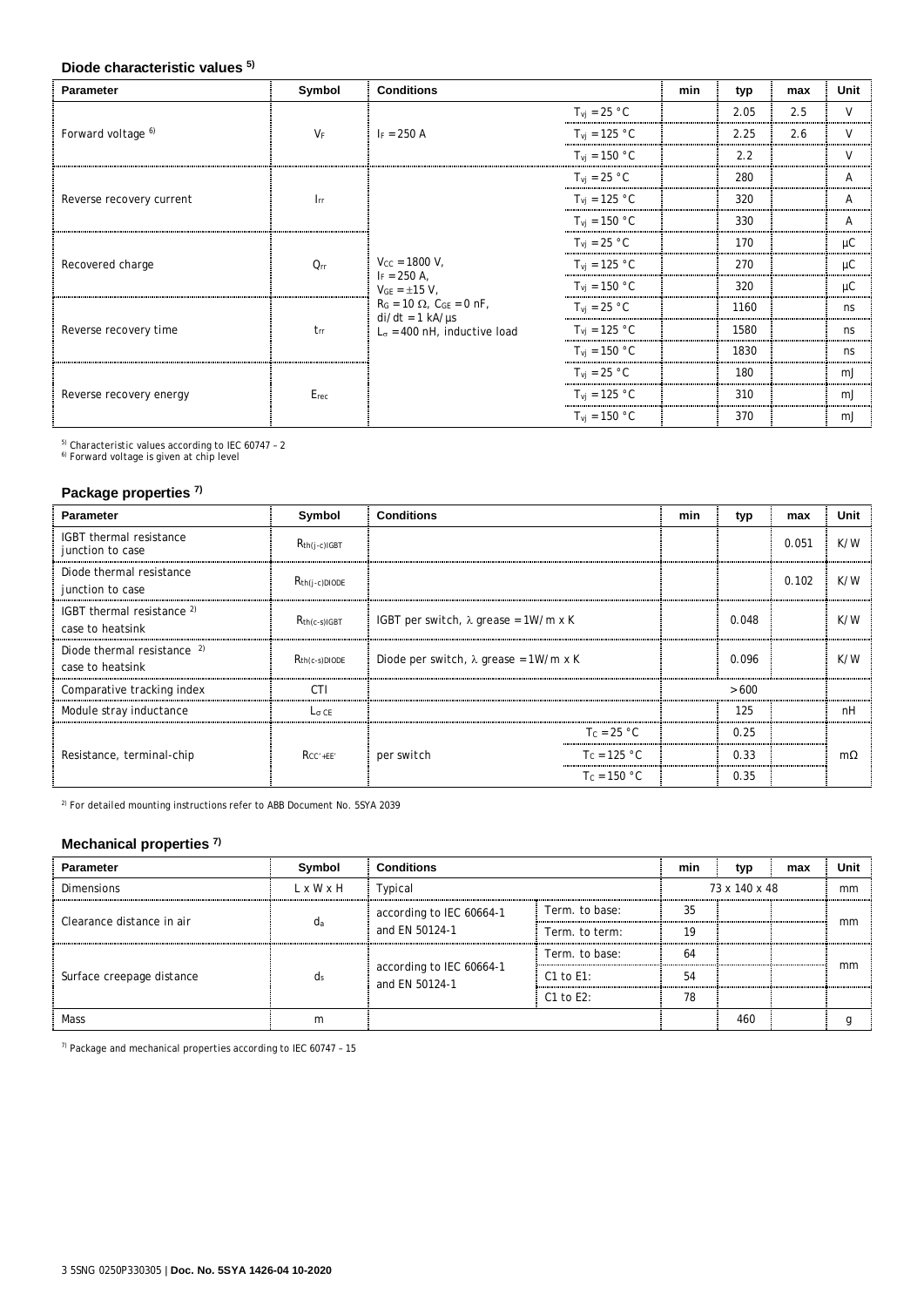### **Electrical configuration**



#### **Outline drawing 2)**



**Note: all dimensions are shown in millimeters** 2) For detailed mounting instructions refer to Document No. 5SYA 2039

This is an electrostatic sensitive device, please observe the international standard IEC 60747-1, chap. IX. This product has been designed and qualified for Industrial Level.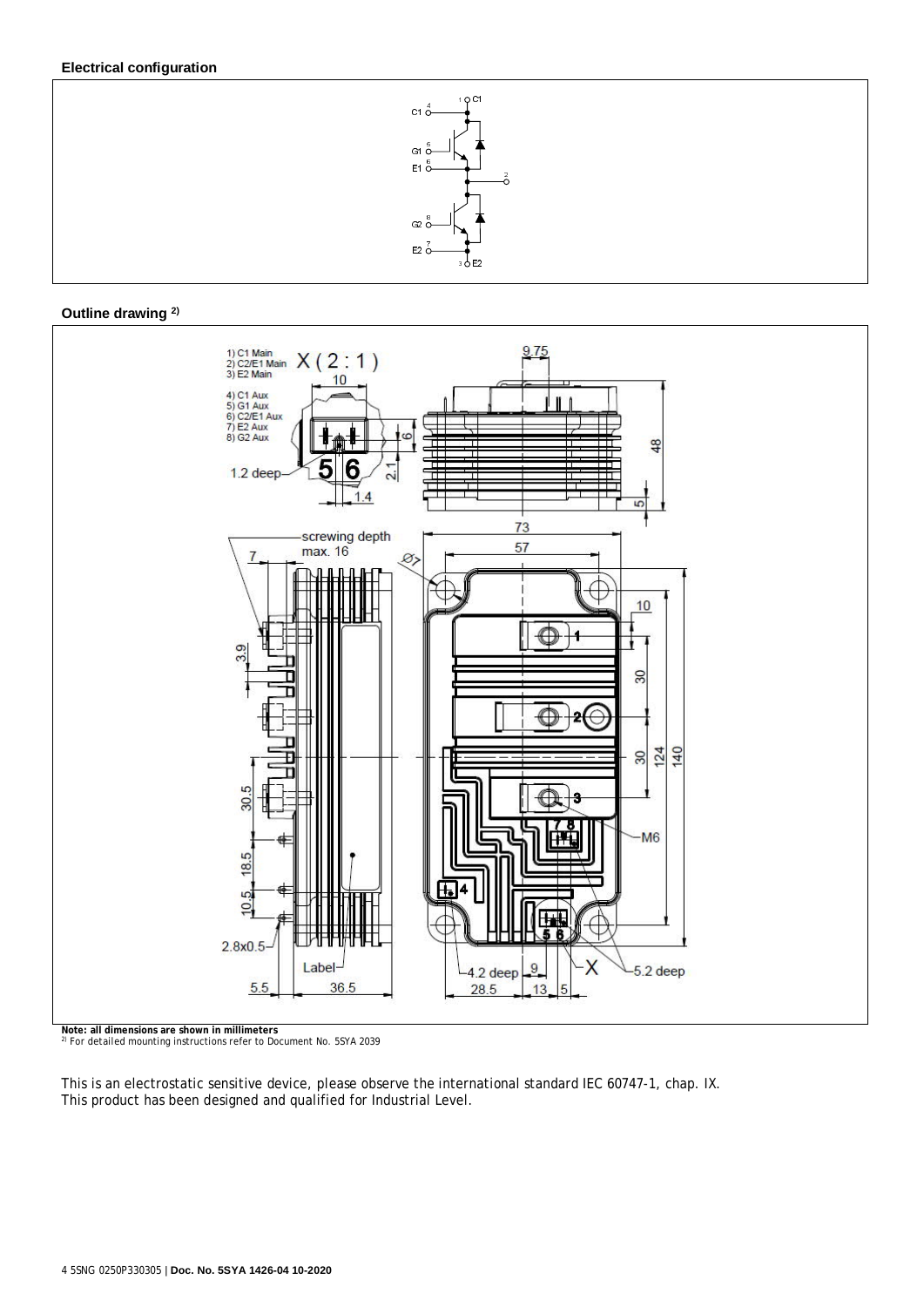

Fig. 1 Typical on-state characteristics, chip level **Fig. 2** Typical transfer characteristics, chip level



**Fig. 3** Typical output characteristics, chip level **Fig. 4** Typical output characteristics, chip level



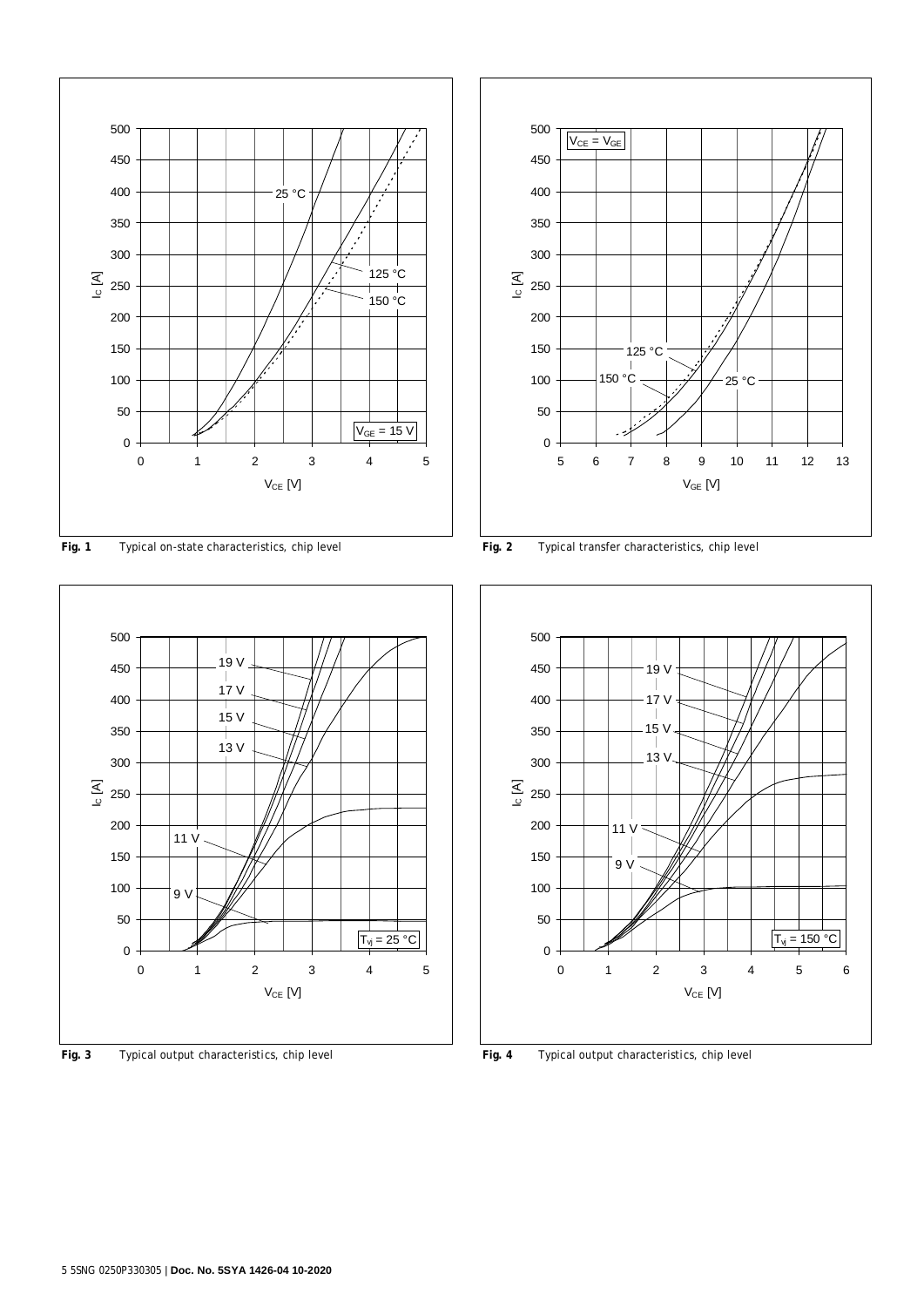

**Fig. 5** Typical switching energies per pulse vs. collector current **Fig. 6** Typical switching energies per pulse vs. gate resistor



**Fig. 7** Typical switching times vs. collector current **Fig. 8** Typical switching times vs. gate resistor



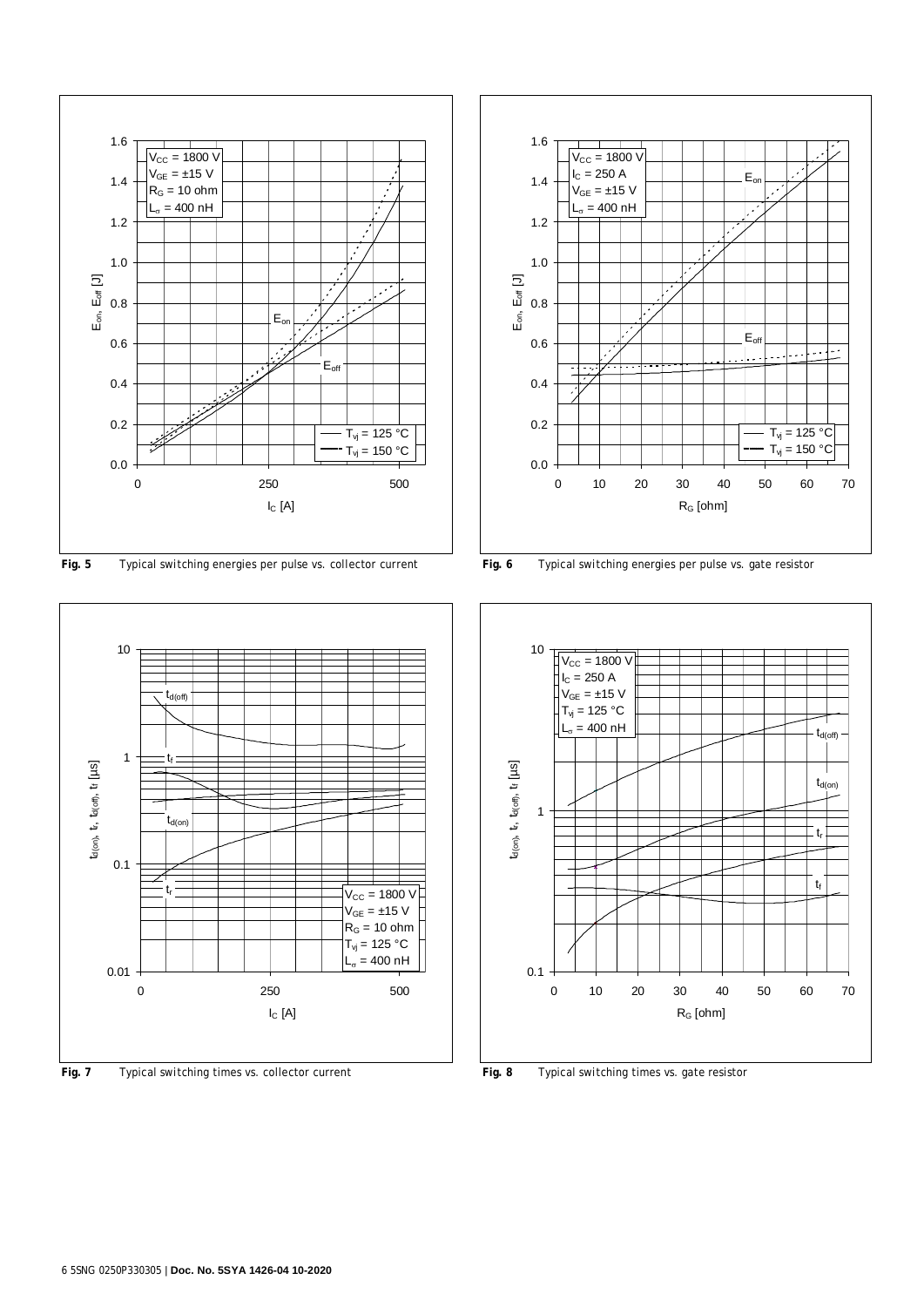

**Fig. 9** Typical capacitances vs. collector-emitter voltage **Fig. 10** Typical gate charge characteristics



**Fig. 11** Turn-off safe operating area (RBSOA)

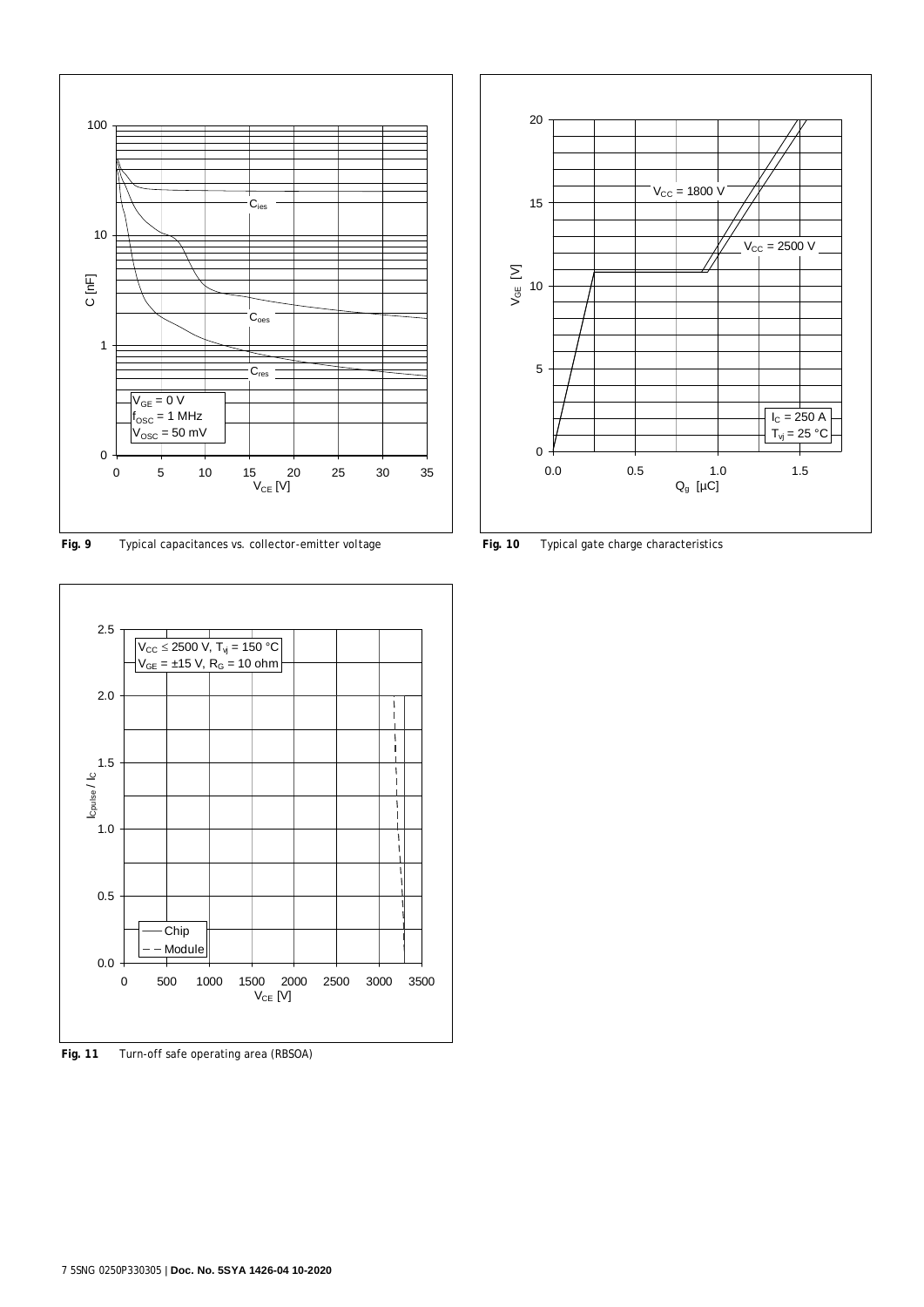

**Fig. 12** Typical reverse recovery characteristics vs. forward current **Fig. 13** Typical reverse recovery characteristics vs. di/dt



**Fig. 14** Typicial diode forward characteristics chip level **Fig. 15** Safe operating area diode (SOA)